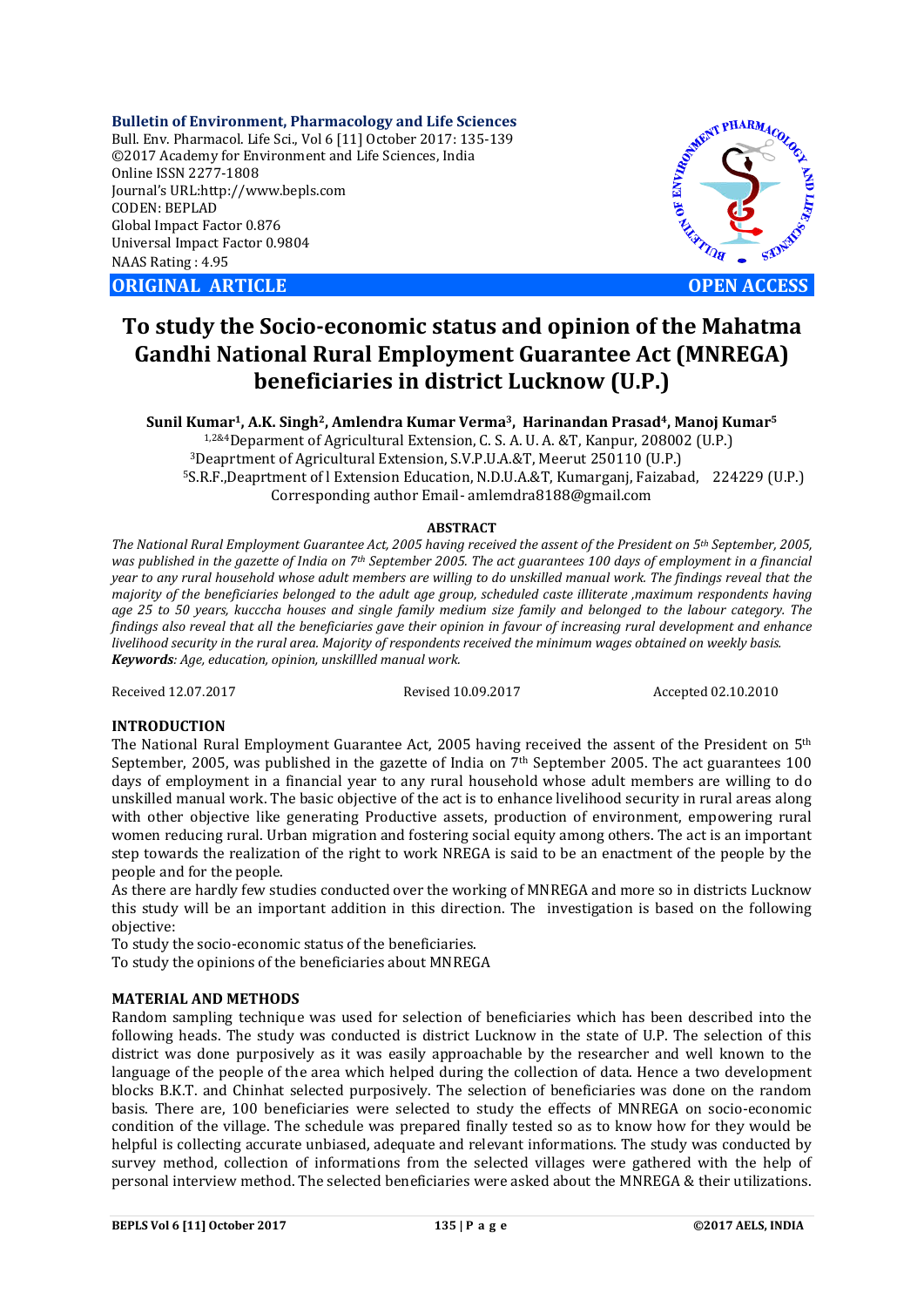In order to obtain information's the investigator visited the villages frequently and collected information after contacting either at home or at the field. The investigator made several queries to get actual impact of the project. The data collected through personal interview method were classified, tabulated and analysed in the light of objectives of the study. The beneficiaries were accurately interpreted and results was drawn out scientifically.

## **RESULTS AND DISCUSSION**

# **Socio-economic status of the respondents**

MNREGA mainly focused on the upliftment of rural people emphasizing weaker section of the community. To study about socio-economic status of the following aspects were included age, caste, educational level, dwelling pattern, type of family, size of family, occupation, social participation and total annual income of the beneficiaries.

# **Age groups of beneficiaries**

Age is directly correlated with the innovativeness of the beneficiaries. Younger age group is always looking conscious about the surroundings and plays significant role is the constructive work of the country. Information has been collected and the results have been discussed under following table.

| Table 1: Distribution of the beneficiaries on the basis of their age |                    |                                       |       |  |  |
|----------------------------------------------------------------------|--------------------|---------------------------------------|-------|--|--|
| S.No.                                                                | <b>Particulars</b> | Number on beneficiaries<br>Percentage |       |  |  |
| 1.                                                                   | Upto 25 years      | 18                                    | 18.00 |  |  |
| 2.                                                                   | $25 - 50$ years    | 72.                                   | 70.00 |  |  |
| 3.                                                                   | Above 50 years     | 10                                    | 10.00 |  |  |
|                                                                      | Total              | 100                                   | 100.0 |  |  |

# **Table 1: Distribution of the beneficiaries on the basis of their age**

The above table reveals that majority 72 (72.00%) beneficiaries fell under the category of adult age group (25 to 50 years) followed by 18 (18.00% ) beneficiaries belonged to the young age group i.e. of 25 years, and only 10(10.00%) beneficiaries belong to above 50 years of age group.

# **Caste group of the beneficiaries**

MNREGA emphasized to uplift the weaker section of rural communities eg., Backward caste's and schedule castes and scheduled tribes there was no schedule tribes on the area under study thus the caste wise analysis of the beneficiaries under different categories was done and findings have been presented in the following table.

| S.No. | <b>Particulars</b> | <b>Number of beneficiaries</b> | Percentage |
|-------|--------------------|--------------------------------|------------|
| A     | Back ward caste    | 43                             | 43         |
| B     | Scheduled castes   | 57                             | 57         |
| A     | Backwafd castes    |                                |            |
|       | Maurya             | 4                              | 4          |
|       | Aheer              | 8                              | 8          |
|       | Verma              | 7                              |            |
|       | Gadaria(pal)       | 4                              |            |
|       | Gupta              | 20                             | 20         |
| B     | Schedule castes    |                                |            |
|       | Pasi               | 30                             | 30         |
|       | Chamar             | 13                             | 13         |
|       | Dhobi              | 6                              | 6          |
|       | Kori               | 8                              | 8          |
|       | Total              | 100                            | 100        |

# **Table 2: Distribution of the beneficiaries on the basis of their caste group**

The above table that majority of beneficiaries i.e. 57(57%) belonged to scheduled castes and remaining 43(43%) beneficiaries belonged to backward castes. Among scheduled castes 30(30%) beneficiaries belonged to the sub caste Chamar followed 13(13%) pasi, 30(30%) kori 8(8%) and 6(6%) Dhobi other hand. Gupta 20(20%) the sub-cast of backward class were more fallowed by maurya 4(4%), Gadaria 4(4%) Aheer 8(8%). It may concluded that the majority of scheduled castes were having more involvement in comparison to backward castes and general castes the under MNREGA and none of the other castes received benefits from the scheme.

# **Educational level of the beneficiaries**

Education increase awareness about the environment and brings change in the direction of development of an individual, society and ultimately the nation. To get the opinion of any programme, it is essential to know the educational level of the society in which the programme aimed to contribute on the elevation of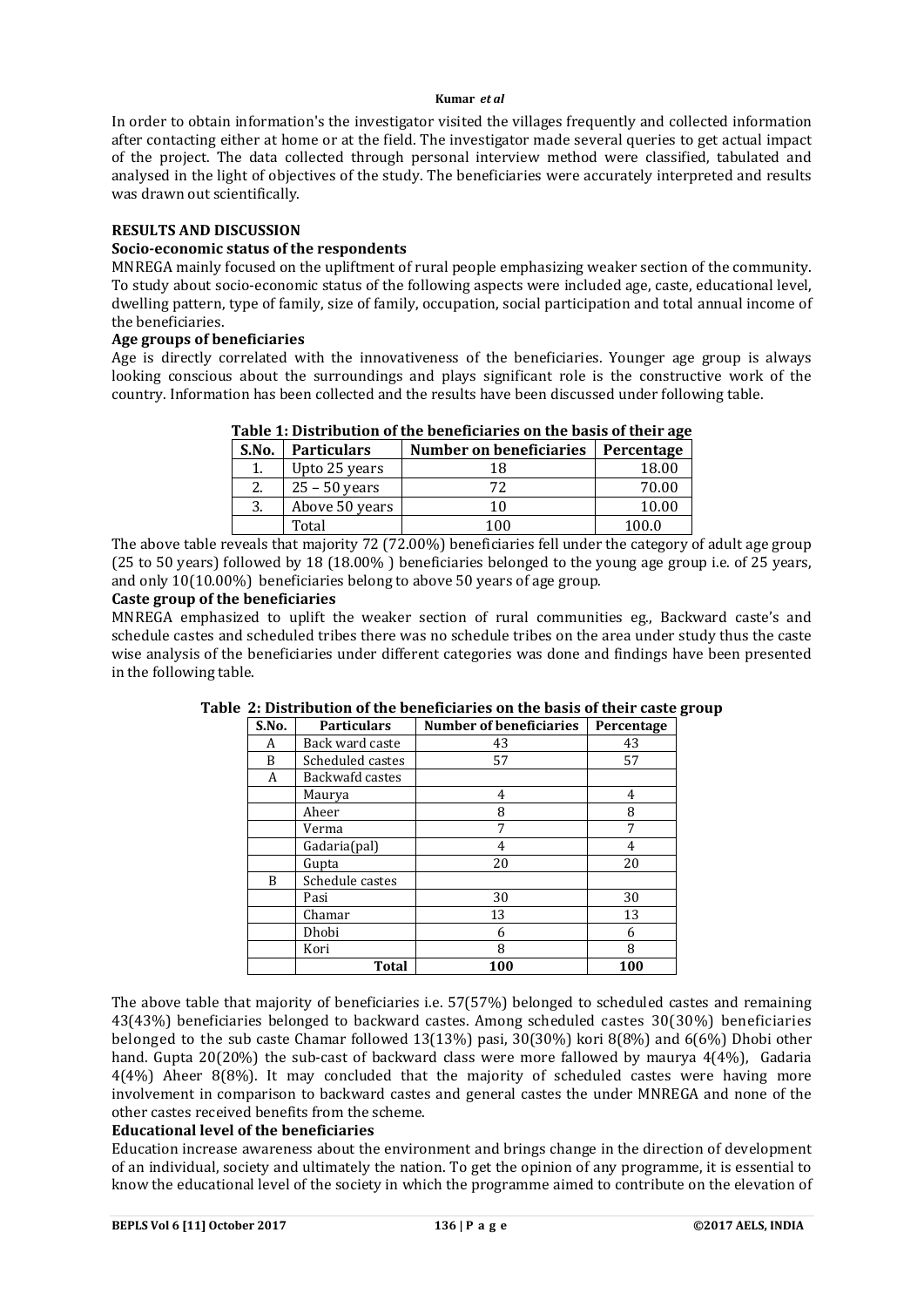socio-economic status of poverty striken population of the village thus. The level of educational of the beneficiaries was studied and results have been presented in the following table.

| S.No. | <b>Particulars</b>   | <b>Number of beneficiaries</b> | Percentage |
|-------|----------------------|--------------------------------|------------|
| 1.    | Illiterate           | 52                             | 52         |
| 2.    | Can sign only        | 15                             | 15         |
| 3.    | Primary school       | 12                             | 12         |
| 4.    | Junior high school   | 10                             |            |
| 5.    | high school          |                                |            |
| 6.    | Intermediate & Above |                                |            |
|       | Total                | n                              |            |

**Table 3: Distribution of the respondent on the basis of their education**

The data reveal that maximum 52(52%) beneficiaries were sign illiterate followed by "can sign only". Primary school level, 12(12%) Junior high school leval 10(10%) High school 7(7%) Intermediate & above 4(4%).

Thus, it is apparent from the findings that out of the total beneficiaries, majority were illiterate or can sign only. This shows low literacy level, restricting the utilization of the benefits of programme.

# **Dwelling pattern of the beneficiaries**

The structure of house and material used in building the house draw a clear picture of economic status of the beneficiaries. Hence information regarding type of house of the beneficiaries was also collected. The findings have been given in the followed table

| S.No. | <b>Particulars</b> | Number of beneficiaries | Percentage |
|-------|--------------------|-------------------------|------------|
|       | Mixed house        | 50                      | 60.00      |
| 2.    | Pucca house        | 10                      | 10.00      |
| 3.    | Kuchcha house      | 30                      | 30.00      |
|       | Total              | 100                     | 100.0      |

**Table 4: Distribution of the beneficiaries on the basis of their house**

The data contained in Table 1.4 indicate that out of 100 beneficiaries, 60(60.0%) beneficiaries, had Mixed house followed by 30(30%) beneficiaries having their Kuchcha house and remaining 10(10%) beneficiaries had pukka house.

Thus, it is clear from the above table that maximum beneficiaries that their house eithermixed and kuccha house show their low economic status.

## **Type of family of the beneficiaries**

An attempt has been made to study family pattern of the beneficiaries the results have been presented in the following table.

| S.No. | <b>Particulars</b> | Number of beneficiaries<br>Percentage |        |
|-------|--------------------|---------------------------------------|--------|
|       | Single family      | 70                                    | 70.00  |
| ۷.    | Joint family       | 30                                    | 30.00  |
|       | Total              | 100                                   | 100.00 |

**Table 5: Distribution of the beneficiaries on the basis of their family type**

It is inferred from above table that 70(70 %) beneficiaries belonged to Single-family system while remaining 30(30%)beneficiaries were living in Joint family system.

Thus, it may be concluded hat joint family system still exists in the district Lucknow. But the process of disintegration has started.

# **Size of family of the beneficiaries**

The size of family plays an important role in decision making process in beneficiaries to the adoption of innovation size of the family of the beneficiaries was also chosen as variable. The results drawn have been discussed as under table:

**Table 6: Distribution of the beneficiaries on the basis of their size of family**

| S.No. | <b>Particulars</b> | Number of beneficiaries | Percentage |
|-------|--------------------|-------------------------|------------|
|       | Up to 5 member     |                         | 30.0       |
|       | 6 to 8 member      | 48                      | 48.0       |
| 3.    | Above 8 member     |                         | 22.0       |
|       | Total              | 100                     | 100.0      |

It is obvious form table that maximum 48(48% )had 6 to 8 members in their family, whereas 22(22% )beneficiaries were having above 8 members and only 30(30%) beneficiaries were having above 5 members in a family.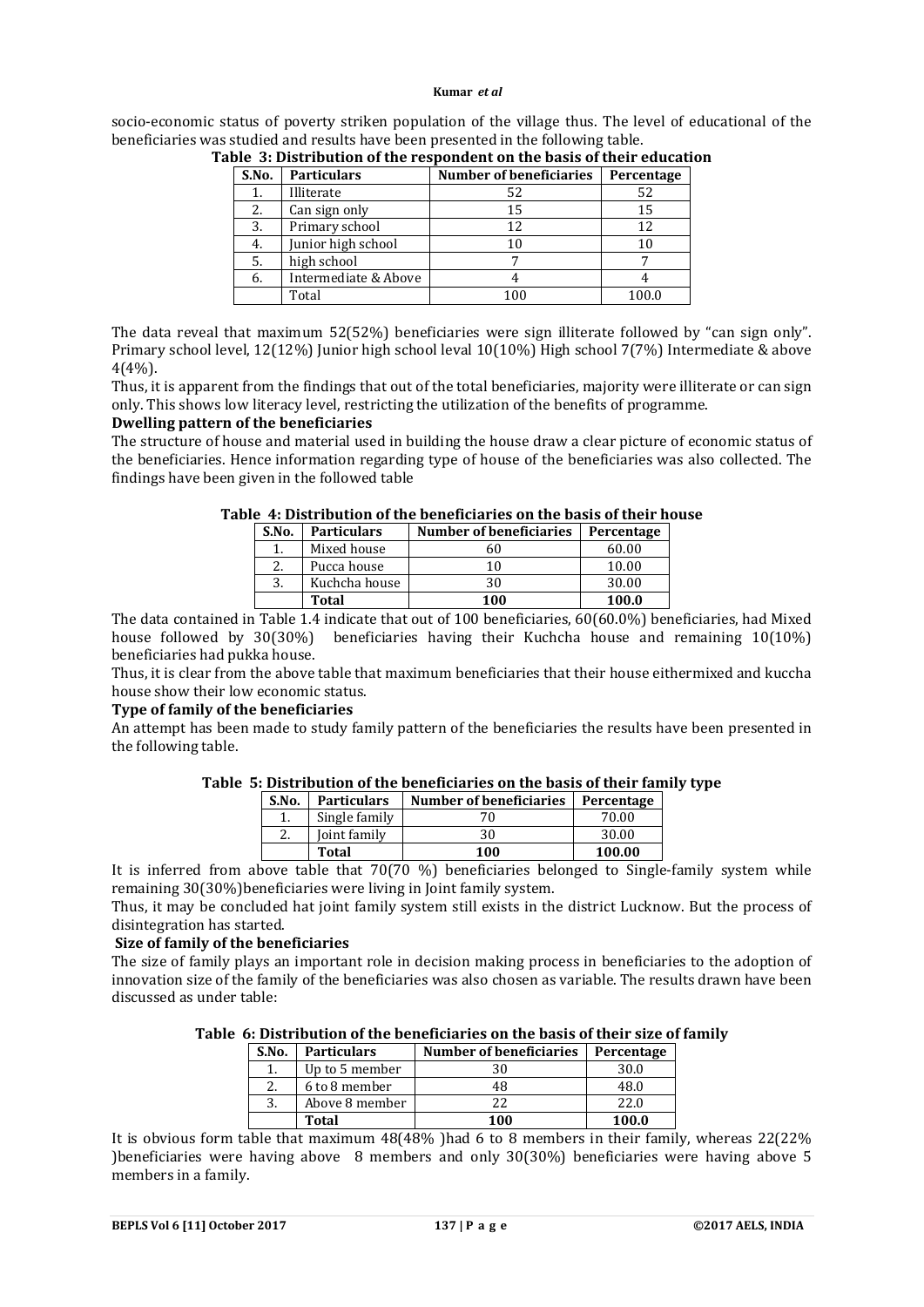Thus, it can be concluded that maximum respondent were having 6to 8 members in a family. **Occupation of the beneficiaries**

Occupation is directly associated with the economic status of a person. An attempt has been made to study the main occupation of the beneficiaries under study. The findings are given as under the following table:

| S.No. | <b>Particulars</b>       | Number of beneficiaries | Percentage |
|-------|--------------------------|-------------------------|------------|
|       | Agriculture + Dairying   | つつ                      | 32.0       |
|       | Agriculture laborers     | 43                      | 43.0       |
| 3.    | Non-agriculture laborers | 25                      | 25.0       |
|       | Total                    | 100                     | 100.0      |

**Table 7: Distribution of the beneficiaries on the basis of their occupation**

It is evident from above table the maximum beneficiaries i.e. 43(43%) were engaged in agriculture labor while 32(32%) agriculture + dairying and 25(25%) engaged in non-agricultural labours.

It may be concluded that maximum of the beneficiaries fell in the category of labour groups. They preferred agricultural labour as their main source of income. Least 25(25%) proportion of beneficiaries kept themselves apart from labour groups.

## **Social participation of the beneficiaries**

As social participations plays a key role in information dissemination, decision-making and deriving benefits from the various schemes. Analysis regarding this has been depicted in the following table:

#### **Table 8: Distribution of the beneficiaries on the basis of their social participation**

| S.No. | <b>Particulars</b>                       | Number of beneficiaries | Percentage |
|-------|------------------------------------------|-------------------------|------------|
| . .   | Non-member ship                          | 58                      | 58.0       |
| 2.    | Membership of one organization           | 30                      | 30.0       |
| 3.    | Membership of more than one organization |                         | 12.0       |
|       | Total                                    | 100                     | 100.0      |

It is obvious from the above table that out of 100 beneficiaries 58 (58%) beneficiaries were not the member of any organization while 30 (30%) beneficiaries were the member of one organization and only 12 (12%) beneficiaries had the membership of more than one organization.

Thus, it can be concluded that maximum beneficiaries were not having the membership of any social organization.

# **Total annual income of the beneficiaries**

To know the annual income of the beneficiaries. The data were gathered and the findings are given in the following table:

| S.No. | Particulars (income in Rs/annum) | Category    | Number of beneficiaries | Percentage |
|-------|----------------------------------|-------------|-------------------------|------------|
| 1.    | UptoRs. 8000 per annum           | Lower       | 10                      | 10.0       |
| Ζ.    | Rs. 8000 to 12000                | Medium      | 53                      | 53.0       |
| 3.    | Rs. 12000 to 16000               | High medium | 27                      | 27.0       |
| 4.    | Above of 16000                   | High        | 10                      | 10.0       |
|       | Total                            |             | 100                     | 100.0      |

#### **Table 9: Distribution of the beneficiaries on the basis of their annual income**

It is evident from above data in the table that 53 (53%) beneficiaries had their income (Rs. 8000 to 12000 per annum), followed by 27 (27%) high-medium income groups (Rs. 12000 to 16000). Least number of beneficiaries i.e. 10 (10%) were found under higher income groups (above Rs. 16000) and some number of beneficiaries belongs to lower income groups (upto Rs. 8000 per annum)

Thus, it may be concluded that most of the beneficiaries fell under the category of low medium income groups which indicated their poor socio-economic status in the village, inspite of the fact that the MNREGA and provided employment opportunities to enhance their income. The socio economic status results of the study are in line with the findings given by [5, 6, 3, 8].

## **Opinion of the beneficiaries regarding role of MNREGA**

## **Table 10: To measure the opinion of beneficiaries about MNREGA**

| S.No. | <b>Statement</b>                                              | Symbol | Total | Mean | Rank |
|-------|---------------------------------------------------------------|--------|-------|------|------|
|       |                                                               |        | score |      |      |
|       | MNREGA is the enhancement of livelihood security in the rural |        | 265   | 2.65 |      |
|       | area                                                          |        |       |      |      |